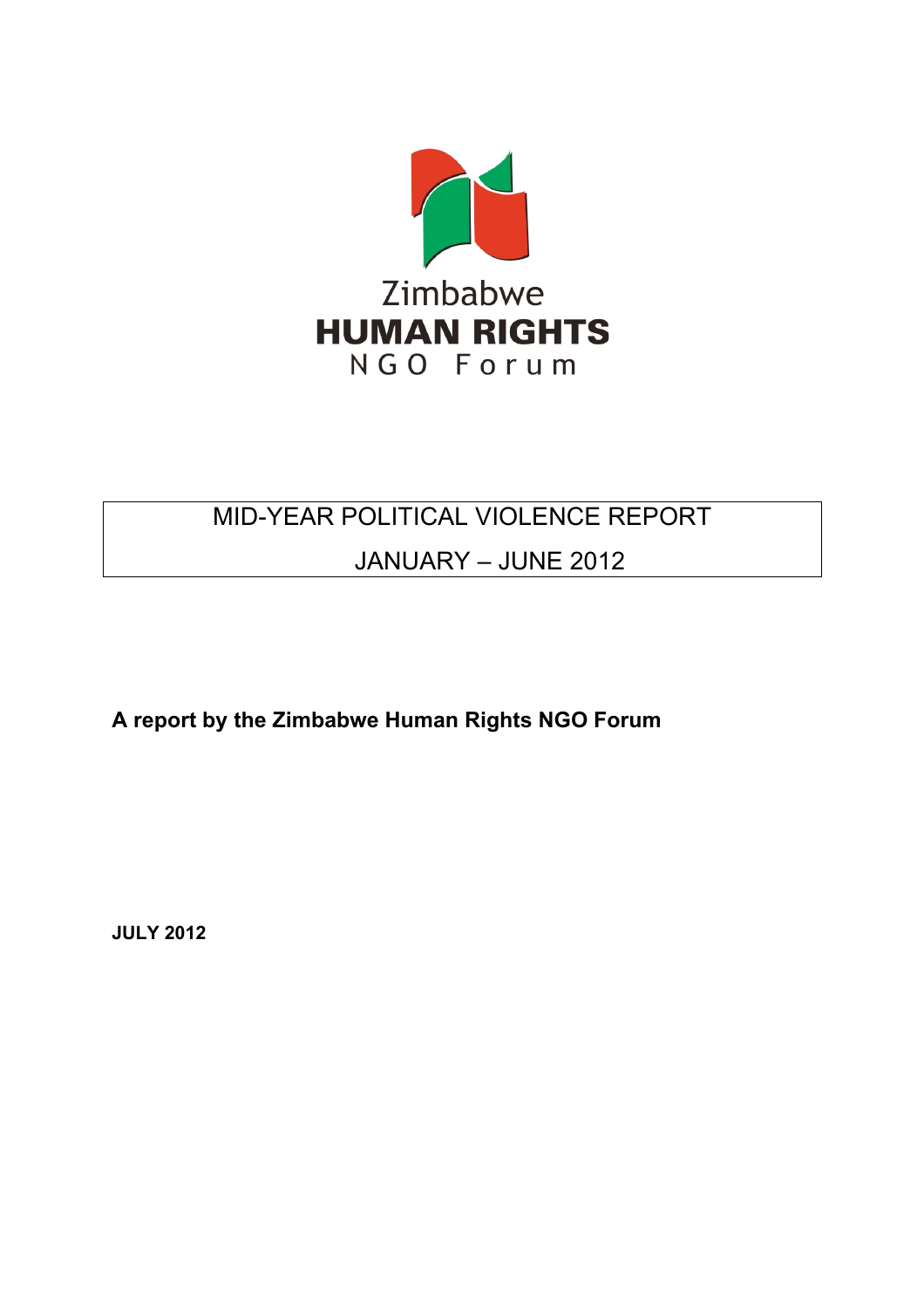#### **TABLE OF CONTENTS**

| <b>1.0 INTRODUCTION</b>                                   | 2  |
|-----------------------------------------------------------|----|
| <b>2.0 EXECUTIVE SUMMARY</b>                              | 3  |
| <b>3.0 DEVELOPMENTS IN THE FULFILMENT OF HUMAN RIGHTS</b> | 4  |
| <b>4.0 EVENTS OF POLITICAL VIOLENCE</b>                   | 5  |
| <b>5.0 CONCLUSION</b>                                     | 15 |

### **1.0 Introduction**

The Human Rights NGO Forum (the Forum) has monitored and documented human rights violations in Zimbabwe since 1998. The Forum has produced reports on political violence such as the monthly political violence report (MPVR) through information gathering from primary sources as well as outsourcing of information from its members and partners. Prior to 2009, the Forum used the MPVR as an effective political violence surveillance tool that assisted in reporting the massive human rights abuses that took place in the country, especially during major political events such as elections. Publication of the MPVR was suspended in 2009, following an organisational strategic review of the Forum and its programmes. This was mainly due to the need to clean up the database. Further, as one member of a coalition, the suspension was another means of avoiding repetition and statistical inconsistencies in the work that was being done by members and partners of the Forum.

The database clean-up was a two-year process that resulted in a three-way data storing process; the production of a coding manual and the upgrading of the database software. This report constitutes a mid-year political violence report, the first to be produced by the Forum since the suspension of the MPVR. It was drafted in response to the suggestions raised at the strategic planning meeting of the Forum in 2009 and seeks to analyse forms and trends of political violence using reports that have been produced by the Forum's partners and members and any other information received and documented by the Forum.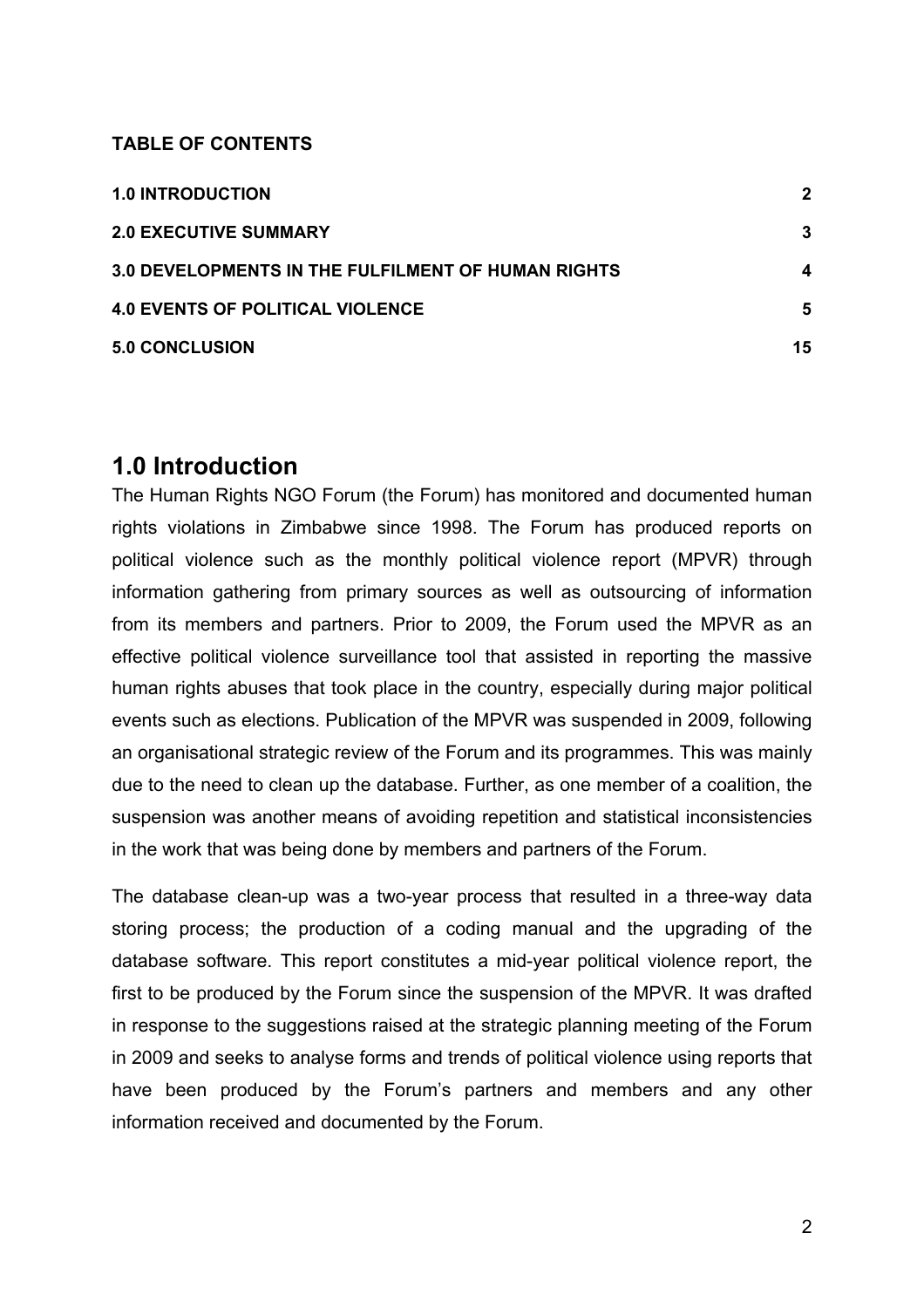## **2.0 Executive Summary**

2012 promised to be a crucial year for most Zimbabweans as preparations for the forthcoming elections and critical constitutional reforms appeared to be coming to fruition. During the first half of the year, President Mugabe was pushing for elections with or without a new constitution; and without major reforms, particularly media and state institutional reforms. The heightened expectations for elections resulted in fighting and electioneering among the political parties, especially during the first quarter. ZANU-PF revived its 2008 terror groups, which escalated their operations in Harare, Chinhoyi and Hurungwe. The militia violated citizens' rights to free speech, assembly and association by disrupting or preventing MDC rallies and meetings.

In addition, for over a year, war veteran leader Jabulani Sibanda had been camped in Masvingo Province terrorising civil servants, traditional leaders and villagers and conducting rallies and meetings disguised as history lessons<sup>1</sup>.

The escalation of violence during the first quarter gave sufficient evidence to suspect that ZANU-PF was putting moves in place to use the law enforcement agencies and the justice system to intimidate and pulverize the electorate into submission. This was compounded by the fact that the 2008 infrastructure of violence and repression was still intact and active.

The government also continued to use repressive legislation such as the **Public Order and Security Act (POSA**) and the **Access to Information and Protection of Privacy Act (AIPPA)**, some sections of the **Criminal Law (Codification and Reform) Act (the Criminal Code)** and the **Broadcasting Services Act (BSA)** to suppress rights such as freedom of speech, assembly, association and movement, and media and academic freedom. Human rights defenders, political activists, and ordinary citizens have been victims of harsh laws and many have been dragged to court for allegedly insulting or undermining the authority of President Mugabe<sup>2</sup> using section 33 of the Criminal Code (a provision dealing with insulting or undermining the authority of the president). The corrosive effect of these laws has been the

 $1$  Zimbabwe Briefing, A Crisis in Zimbabwe Coalition Regional Office Weekly Report, Issue Number 70, 19-25 April 2012 <sup>2</sup>

<sup>&</sup>lt;sup>2</sup> The Zimbabwe Lawyers for Human Rights took up more than 400 court cases on behalf of accused persons charged with contravening Section 33 of the Criminal Law (Codification and Reform) Act (Criminal Law Code) from January to May 2012.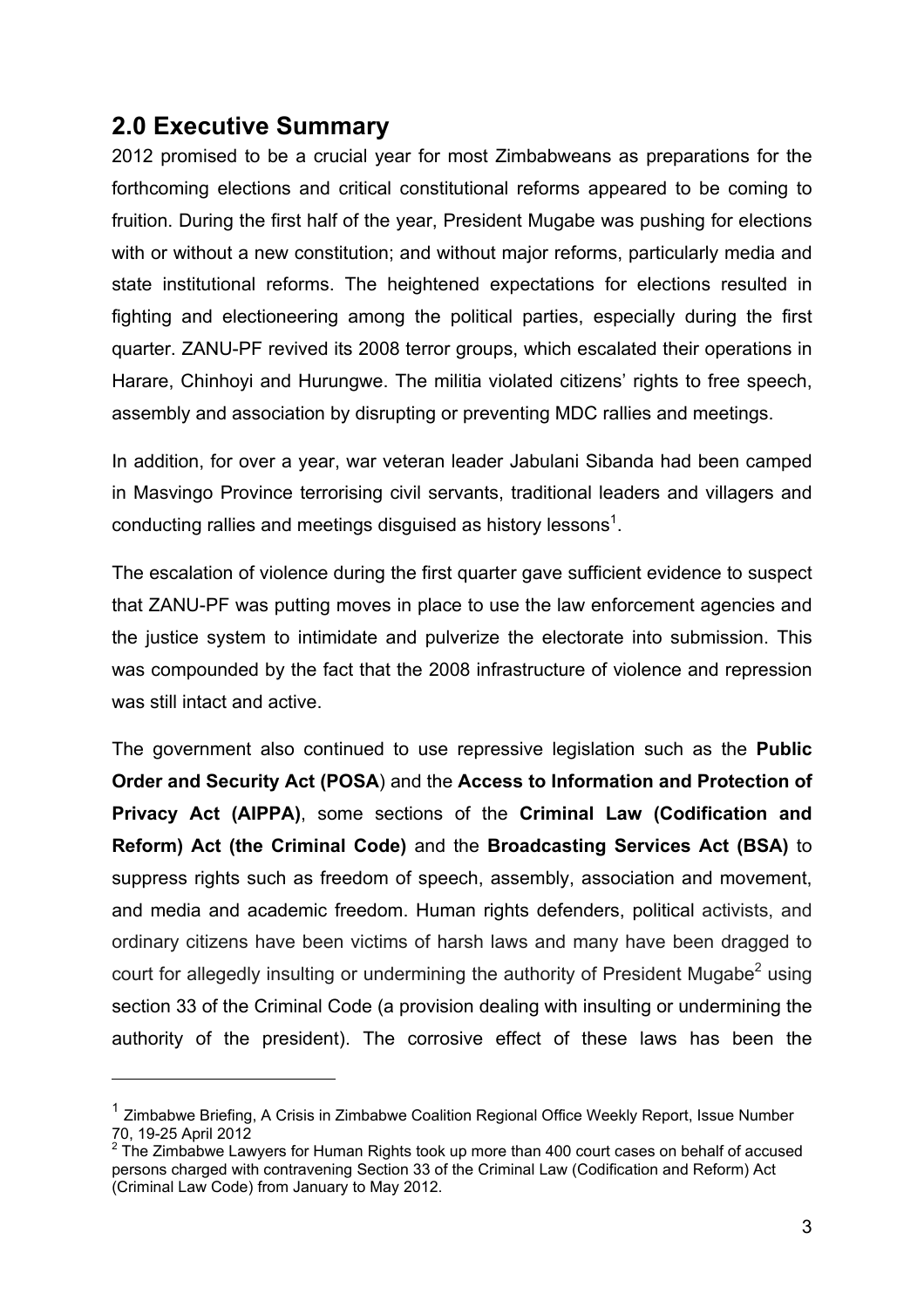harassment and intimidation of political party activists, including restrictions on their right to freedom of assembly, association and expression. Insult laws also make it difficult for political parties to campaign freely and inhibit public discussions on important national issues.

The state media is still unbalanced with hate speech being used against political parties in opposition to ZANU-PF. Media reforms agreed to by the principals in the Inclusive Government (IG) have not been effected.

The Global Political Agreement (GPA) remains a troubled coalition characterized by bickering and stalemate. The political impasse has impacted negatively on the governance capacity of the country and has constrained peaceful political participation as well as economic progress.

## **3.0 Developments in the fulfilment of human rights**

From the beginning of the year, the three principals have declared adherence to the use of peaceful measures to resolve political differences, despite the existence of continued reports of human rights violations as well as inter-party clashes between supporters of the ZANU–PF and MDC-T. On 20 March, the House of Assembly resuscitated the Human Rights Commission Bill, allowing for the completion of the second reading and debate on the Bill<sup>3</sup>. Also in March, the Government of Zimbabwe made a commitment at the 19th Session of the UN Human Rights Council in Geneva to ratify the UN Convention against Torture (UNCAT) and its Optional Protocol and to criminalise torture.

In addition to this positive decision by the government, justice was seen to be done in two criminal prosecutions of police officers for conduct amounting to torture in Bulawayo and Mutare.

In the first case, three police officers from the Central Investigation Department in Bulawayo arrested and tortured Agnes Muponda and another woman on 14 January 2012 on suspicion of theft, apparently in an effort to extract confessions<sup>4</sup>. The torture

 $3$  This is the enabling Act that would provide for issues such as the structure, functions and funding of the Zimbabwe Human Rights Commission. The Human Rights Commission was sworn in on 31 March 2012.

 $4$  Any act of inflicting pain for the purposes of eliciting information or other objectives is regarded as torture under the United Nations definition of torture.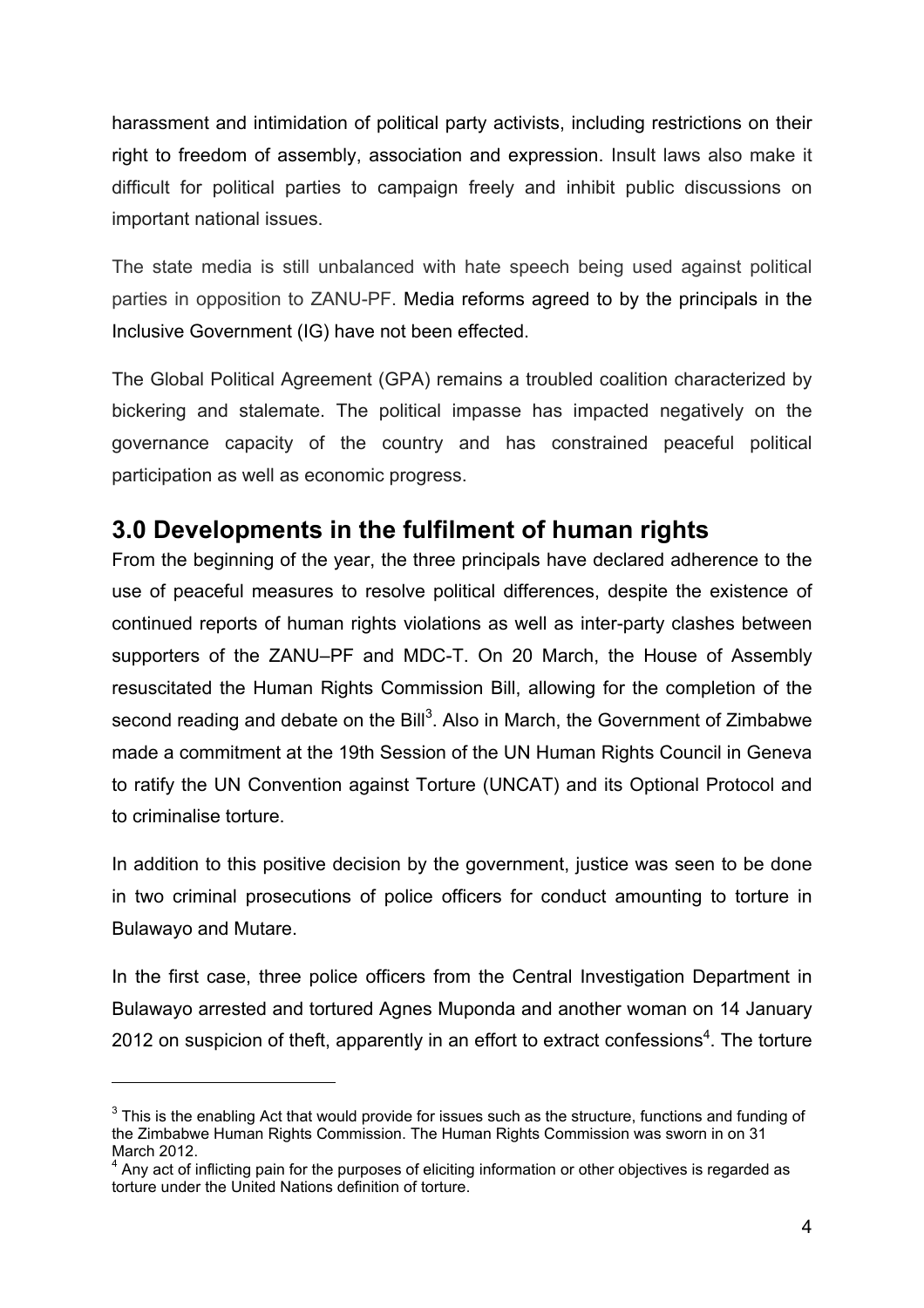involved falanga (beatings on the soles of the feet) using a *sjambok*, a bottle, wood planks and batons, and assaults on their bodies, causing soft tissue injuries. One victim suffered a broken leg and a broken arm and the other sustained permanent disability. Furthermore, the victims were detained for two days at the Bulawayo Central Police Station and denied access to food, water and basic healthcare. The perpetrators were given a non-custodial sentence for contravening section 89 of the Criminal Law Code (assault), and sentenced to a fine of USD \$200 each or, alternatively, a four months' jail term.<sup>5</sup>

The second case involved Joseph Chani, a former police Chief Superintendent in Mutare, who was sentenced to an effective 18 years imprisonment for fatally assaulting Tsorotsai Kusena, an illegal diamond miner in the Chiadzwa diamond fields, on 23 September 2011.

It is significant that the prosecution of these two cases was for offences other than torture, as the Criminal Law does not incorporate torture as a criminal offence. Thus there is urgent need for the ratification of UNCAT which would compel the Zimbabwe government to act against perpetrators of torture and enable redress, compensation and rehabilitation for victims. Article 2 of UNCAT states that, *"No exceptional circumstances whatsoever, whether a state of war or a threat of war, internal political instability or any other public emergency, may be invoked as a justification of torture".* The convention also obliges states to take effective legislative, administrative, judicial or other measures to prevent acts of torture in any territory under their jurisdiction and to hold responsible any person involved.

## **4.0 Events of Political Violence**

 $\overline{a}$ 

The half quarter of the year was characterised by violence as the country geared up for two competitive public political processes, that is, the proposed Referendum on the final draft Constitution and elections. The signs of a slide back into violence were witnessed during this period as parties revived their structures in view of the anticipated elections. On 26 May, ZANU-PF supporters brutally assaulted Cephas

<sup>&</sup>lt;sup>5</sup> Court Watch 11/2012 Two cases of alleged Torture by Police Officers 30 June 2012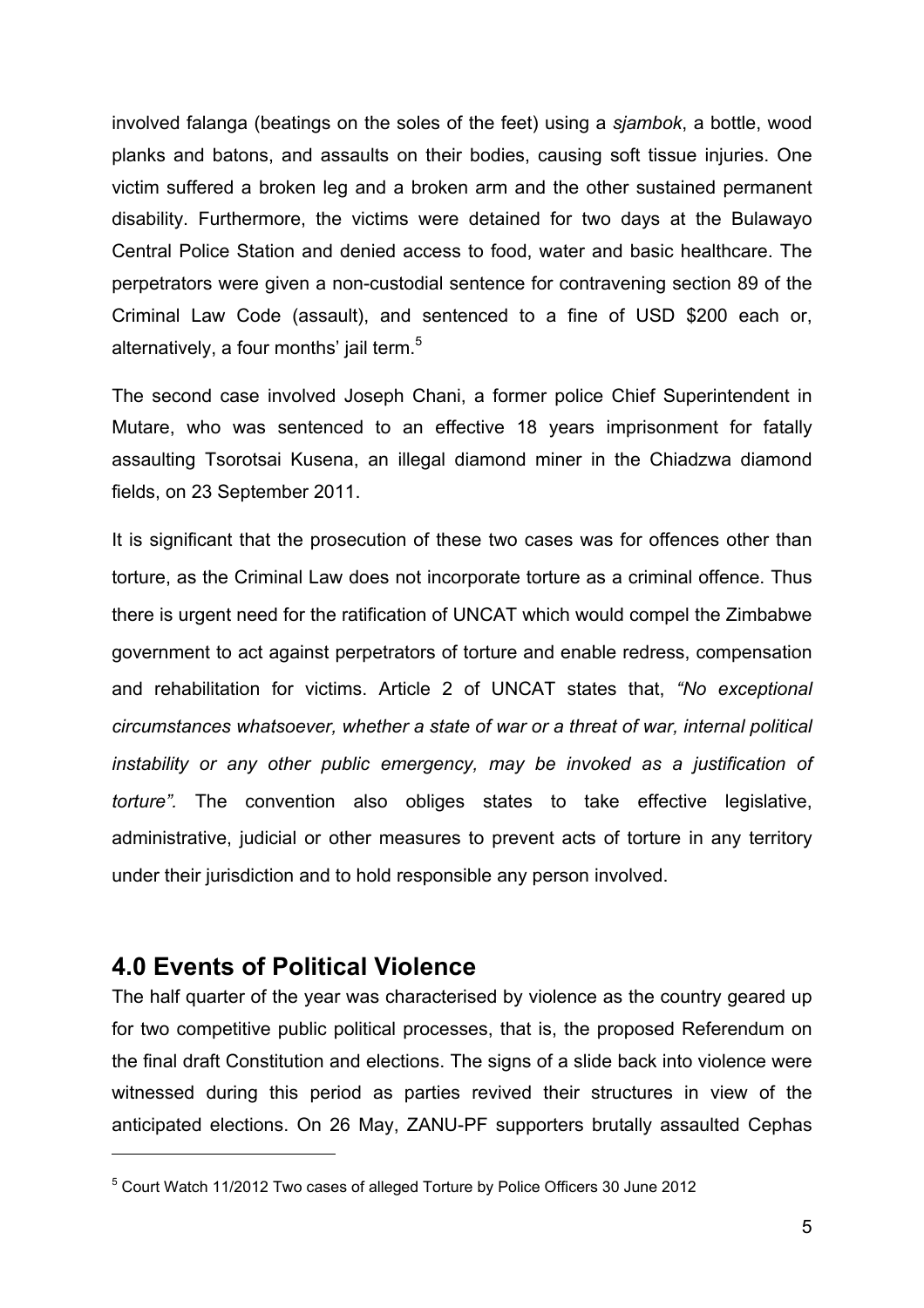Magura, an MDC-T Ward 1 chairperson, in Mudzi, Mashonaland East at a police sanctioned rally. This incident resulted in violent clashes between ZANU-PF and MDC-T supporters and at least 7 other MDC-T supporters were seriously injured and received treatment at a local hospital. Police reportedly watched idly as Magura was stoned to death. The murder occurred a day after the first ever visit by a United Nations Human Rights High Commissioner, Madam Navanethem Pillay whose report urged the principals to continue encouraging their constituencies to shun political violence and stated *"that none of the country's political leaders condones or encourages such behaviour"<sup>6</sup> .*

The fact that the murder occurred soon after calls for peace not only by the Human Rights High Commissioner but also by the principals, demonstrates the need for peace *indabas* to be taken to rural communities and into the country's violenceprone areas instead of denouncing violence in the press or from the comfort of hotels. Indeed, there is a gap between the call for peace and the reality in the polarised communities.

The Mudzi incident also demonstrated the urgent need for the reform of state institutions, in particular security sector reform. Reports state that the police details present at the Mudzi rally stood by as the ZANU-PF activists stoned Magura to death, only reacting after the murder was reported. Although seven ZANU-PF supporters were arrested and charged with the murder, the case against them is yet to proceed. The police failed in their mandate to protect citizens without fear or favour and to conduct their duties in a transparent and non-partisan manner. Article XIII of the GPA states that, *"State organs and institutions do not belong to any political party and should be impartial in the discharge of their duties<sup>7</sup> ."*

It is also important to note that two ZANU-PF Members of Parliament who were implicated in the violence, namely, Acquilina Katsande (Mudzi West) and Newton Kachepa (Mudzi North), have not yet been brought to book. The failure by the police to hold high-ranking officials, especially those from ZANU-PF, the police, army and the Central Intelligence Organisation (CIO), only strengthens the culture of impunity

<sup>&</sup>lt;sup>6</sup>Opening remarks by UN High Commissioner for Human Rights Navanethem Pillay at an end-ofmission press conference following her mission to Zimbabwe Harare, 25 May 2012

http://www.thezimbabwean.co.uk/human-rights/58464/zimbabwe-end-of-mission-statement.html  $7$  Article 13.1 of the Zimbabwe Global Political Agreement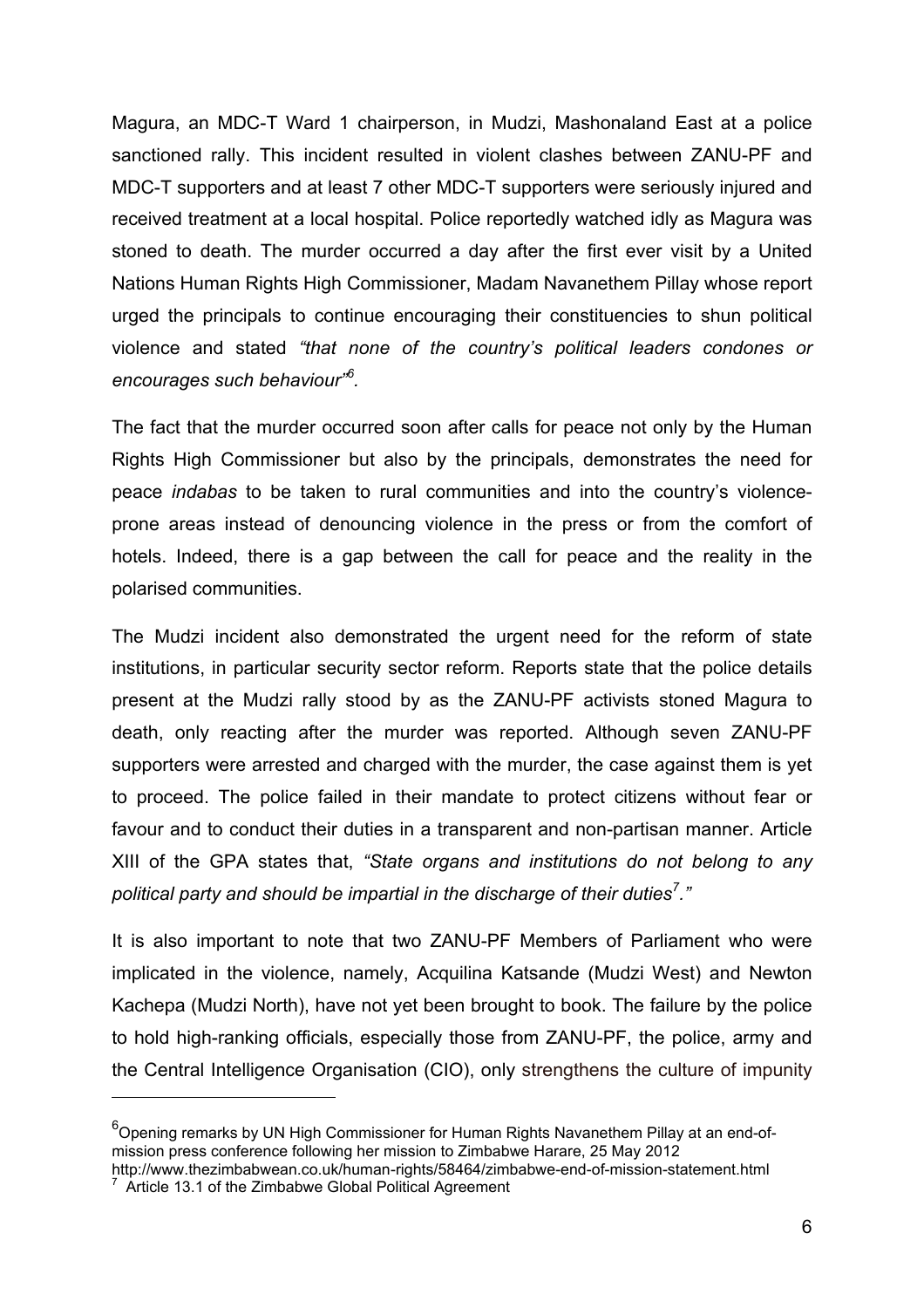that prevails in Zimbabwe. The continued lack of accountability for politically motivated violence and the government's failure to prosecute offenders will undoubtedly result in further politically motivated violence in the anticipated Constitutional Referendum and subsequent elections.

The level of impunity in dealing with matters involving the police, ZANU-PF officials, the CIO and the army has resulted in them perpetrating rights abuses without fear of prosecution<sup>8</sup>. On 20 April 2012, for instance, former Officer–in-Charge of Shamva Police Station, Inspector Aspias Shumba, was granted USD100 bail in a case in which he is accused, together with six other police officers who are also remanded out of custody, of causing the death of Mr. Luxmore Chivambo. Chivambo died in custody following assaults by the police for allegedly stealing a purse belonging to Shumba's wife. The Zimbabwe Republic Police (ZRP) has committed itself to "*zero tolerance to politically motivated violence"* and must therefore be seen to protect its citizens and apply the law uniformly.

Recurrent use of judicial harassment and repression of freedoms continued against human rights defenders and pro-democracy activists. On 19 February, the Governor of Masvingo Province, Mr. Titus Maluleke, banned the operations of 29 nongovernmental organisations (NGOs) in Masvingo after their alleged failure to register their operations with his office<sup>9</sup>. The Ministry of Social Welfare, which registers NGOs under the Private Voluntary Organisations Act, distanced itself from this move that appeared to be unwarranted harassment of NGOs aimed at disrupting their operations.

Table 1 overleaf shows that violence was high during the first four months of the year. This was aggravated by heightened calls for elections and violence manifested itself in the form of inter and intra party clashes. Statistics show that there is a direct link between major political events and violence and almost all election years in Zimbabwe have been characterised by increased cases of violence. The Forum has documented and produced reports on elections and violence since 2001 and the trend has been that violence peaks during and soon after election periods.

<sup>&</sup>lt;sup>8</sup> Impunity The Root of Increased Police Brutality. A Crisis in Zimbabwe Coalition Report April 23 2012

 $9$  Under Common Law, organisations can exist by virtue of having a constitution as a common law *universitas*, and there is no need for any other form of registration.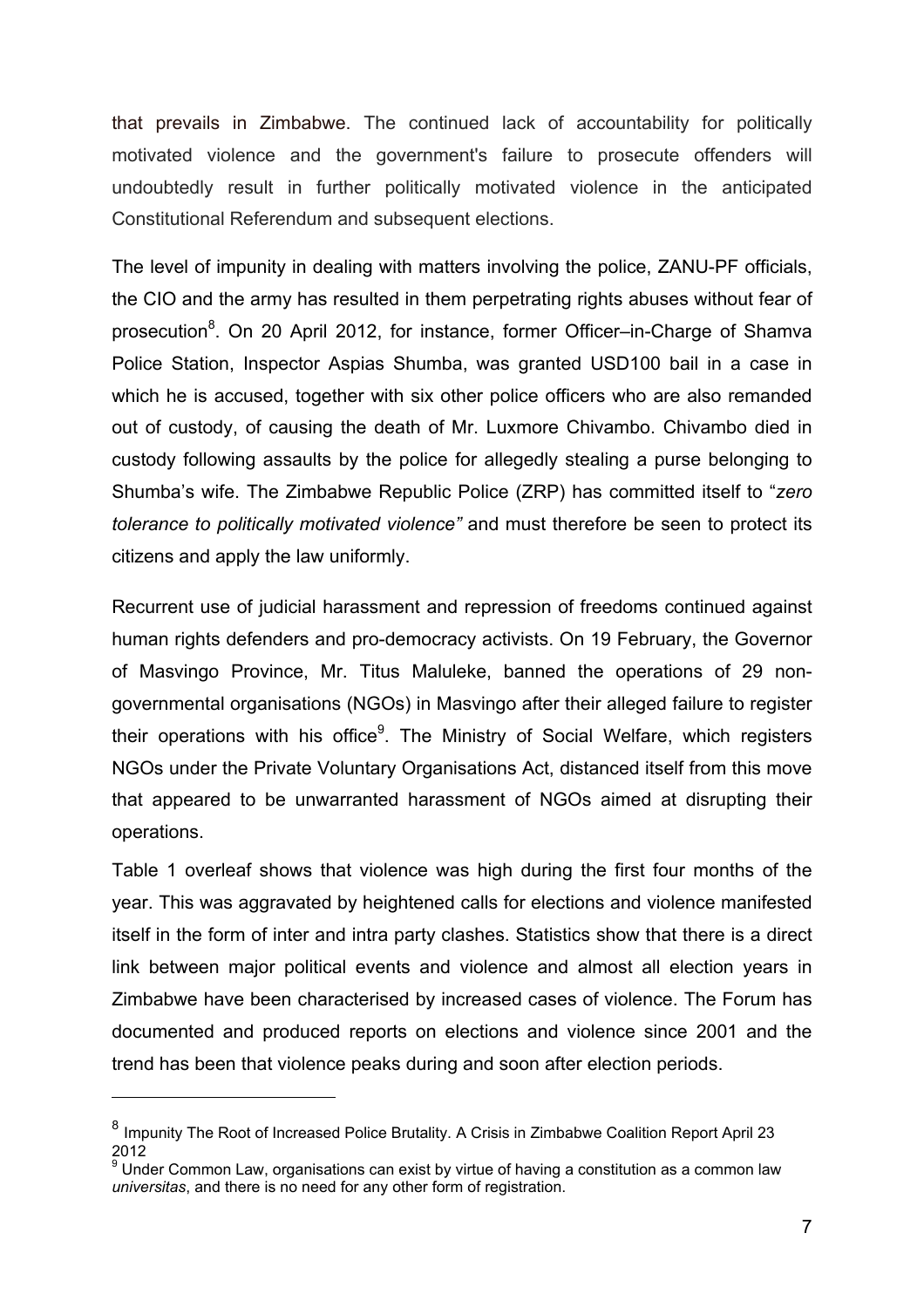| <b>Violation types</b>                                             |                 |                |                |                |              |                |                |
|--------------------------------------------------------------------|-----------------|----------------|----------------|----------------|--------------|----------------|----------------|
|                                                                    | Jan             | Feb            | <b>March</b>   | April          | May          | June           | <b>Total</b>   |
| Abduction                                                          | 0               | 1              | $\mathbf{0}$   | $\mathbf{0}$   | 0            | 0              | 1              |
| Assault                                                            | 72              | 45             | 96             | 83             | 65           | 60             | 421            |
| Denial of access to health care                                    | $\mathbf 0$     | 0              | $\overline{2}$ | $\mathbf 0$    | $\Omega$     | 0              | $\overline{2}$ |
| Displacement                                                       | 4               | 141            | $\overline{3}$ | 14             | 18           | 100            | 280            |
| Intimidation/harassment                                            | 216             | 324            | 386            | 383            | 283          | 290            | 1882           |
| Malicious damage to property                                       | $\mathbf{1}$    | $\overline{4}$ | $\overline{2}$ | 3              | 3            | $\overline{7}$ | 20             |
| Media rights violations                                            | $\overline{2}$  | $\overline{2}$ | 4              | $\overline{2}$ | $\mathbf{0}$ | $\mathbf{0}$   | 10             |
| Murder                                                             | $\Omega$        | 1              | 1              | 1              | 1            | 0              | 4              |
| Theft/Looting                                                      | 11              | 15             | 14             | 11             | 13           | 8              | 72             |
| Torture                                                            | $\overline{51}$ | 1              | $\overline{7}$ | $\overline{3}$ | $\mathbf{0}$ | 1              | 63             |
| Unlawful arrest/detention                                          | 46              | 8              | 9              | $\overline{2}$ | 4            | 109            | 178            |
| Sexual assault (including rape)                                    | $\mathbf{0}$    | 0              | 5              | 1              | $\mathbf{0}$ | 0              | 6              |
| Violation of freedom of<br>association, expression and<br>assembly | 15              | 29             | 20             | 1              | 5            | 3              | 73             |
| <b>Total</b>                                                       | 418             | 571            | 549            | 504            | 392          | 578            | 3012           |

 **Table 1: Summary of political violence cases January to June 2012**

SOURCE: *Consolidated statistics from The Forum, ZPP, CSU, Heal Zimbabwe Trust and Restoration of Hope- Zimbabwe.*

The 2002 presidential elections were preceded and followed by a government-sponsored campaign of violence targeted against known or perceived opposition sympathisers and officials. The Forum recorded a total of 3 155 cases of violence in 2002 as compared to 2 285 in 2001<sup>10</sup>. It was in the run-up to the 2002 elections that the National Youth Service was introduced with the stated intention to inculcate national values into young volunteers. However, the reality was the creation of a trained militia that perpetrated violence and operated against known or suspected members in opposition to the governing party ZANU-PF in 2002 and subsequent elections.

<sup>&</sup>lt;sup>10</sup> Zimbabwe Human Rights Monthly Political Violence Report December 2002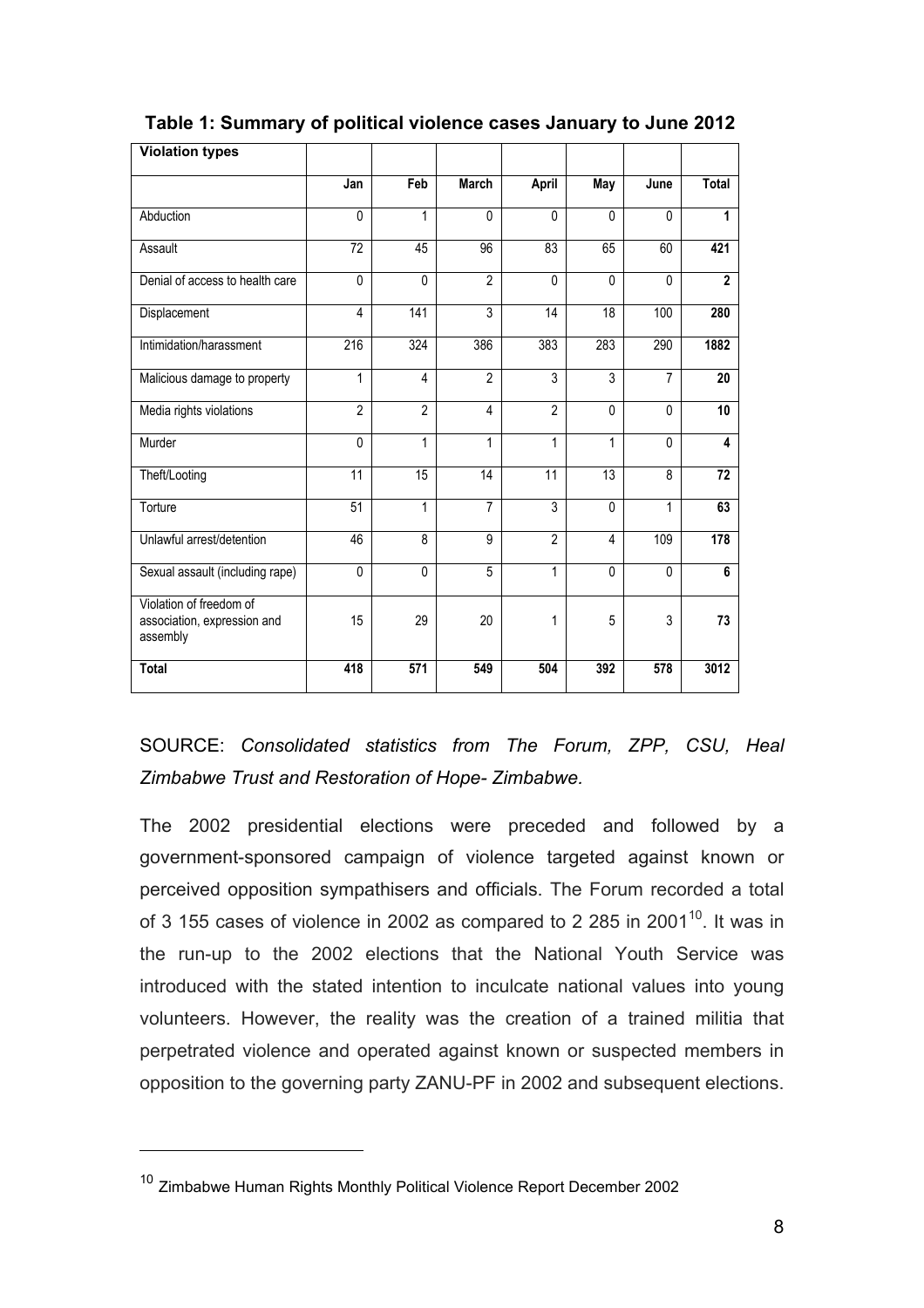The same violence marked the 2005 general elections when 4 200 cases of politically motivated violence were recorded as compared to 2 656 in 2004. In March 2008, Zimbabwe conducted the first harmonized elections (presidential, parliamentary and municipal) which were followed by a presidential run-off election in June 2008. At least 10 456 violations were recorded during 2008 as compared to 9 298 in  $2007<sup>11</sup>$ . The total monthly political violence cases that were recorded from January to June 2012 are presented in Figure 1 below:





Figure 1 shows that violence was high in January, February, March and April due to electioneering by the different parties. It subsided in May and June partly due to the SADC recommendations that elections be held only after the full implementation of the GPA and the election roadmap. The recommendations by SADC were important given the growing insecurity evidenced by increasing cases of violence directly linked to electioneering.

<sup>&</sup>lt;sup>11</sup> Zimbabwe Human Rights Monthly Political Violence Report December 2008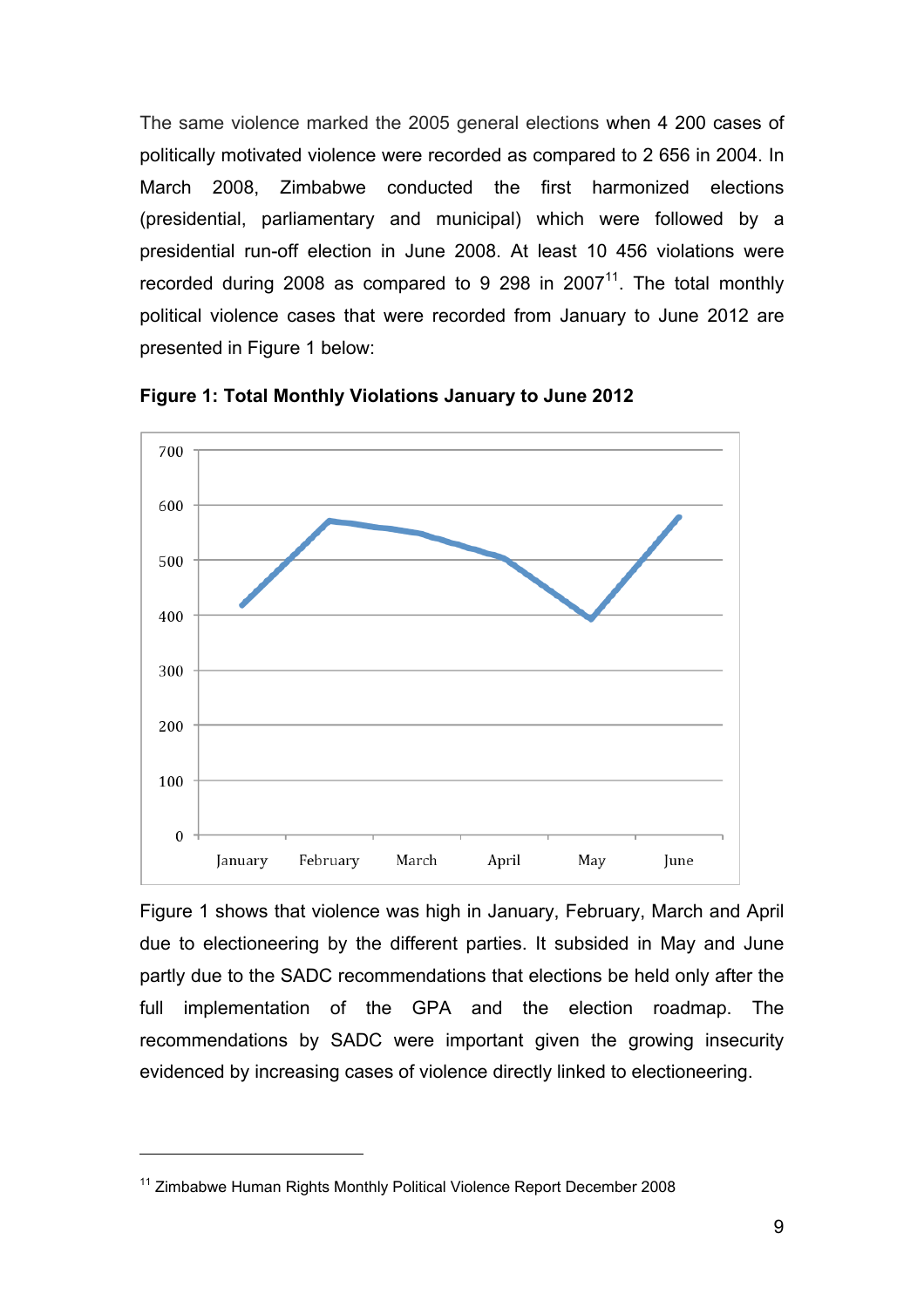

**Figure 2: Cases of political violence January to June 2012**

There was a high prevalence of intimidation, which peaked between February and April. This could have been precipitated by the need for political parties to campaign in anticipation of elections. It was also during this period that terror groups such as Chipangano<sup>12</sup>, operating mainly in Harare, increased its operations, disrupting MDC rallies and meetings, harassing MDC-T supporters and banning MDC-T legislators from visiting their constituencies. There was also an increase in cases of assault and displacement as parties clashed in a bid to promote the values and principles of their respective parties. On 5 June 2012, for example, ZANU-PF youths in Epworth forcibly displaced more than 100 residents suspected of being MDC supporters. The youths were reportedly taking over residential stands and properties belonging to the suspected MDC supporters. ZANU-PF denied that they were associated with the activities of the Chipangano group.

<sup>&</sup>lt;sup>12</sup> Chipangano is a shadow militant ZANU-PF group based in Mbare, Harare. It is well known for violence, murder, robbery, looting, intimidation, coercion and disrupting business among other violations.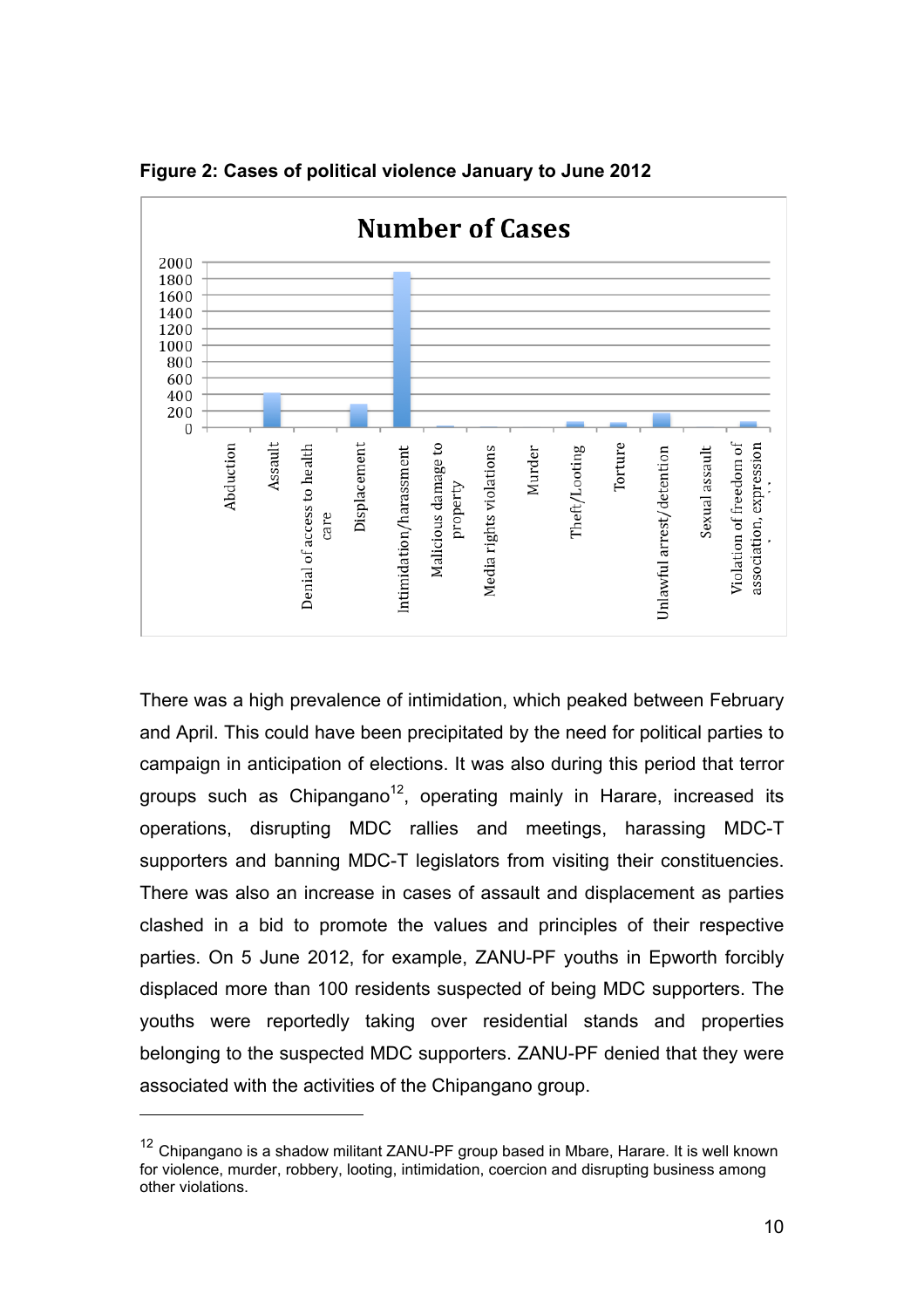| <b>Violation types</b>                                              | <b>Distribution by provinces</b> |              |        |                 |          |        |              |                     |                 |               |
|---------------------------------------------------------------------|----------------------------------|--------------|--------|-----------------|----------|--------|--------------|---------------------|-----------------|---------------|
|                                                                     | Mat<br><b>North</b>              | Mat<br>South | B'wayo | <b>Midlands</b> | Masvingo | Harare | Mash<br>West | <b>Mash</b><br>East | Mash<br>Central | <b>Manica</b> |
| Abduction                                                           |                                  |              |        |                 |          |        |              |                     |                 |               |
| Assault                                                             |                                  |              |        |                 |          |        |              |                     |                 |               |
| Denial of access to<br>health care                                  |                                  |              |        |                 |          |        |              |                     |                 |               |
| Displacement                                                        |                                  |              |        |                 |          |        |              |                     |                 |               |
| Intimidation/harassment                                             |                                  |              |        |                 |          |        |              |                     |                 |               |
| Malicious damage to<br>property                                     |                                  |              |        |                 |          |        |              |                     |                 |               |
| Media rights violations                                             |                                  |              |        |                 |          |        |              |                     |                 |               |
| Murder                                                              |                                  |              |        |                 |          |        |              |                     |                 |               |
| Theft/Looting                                                       |                                  |              |        |                 |          |        |              |                     |                 |               |
| Torture                                                             |                                  |              |        |                 |          |        |              |                     |                 |               |
| Unlawful<br>arrest/detention                                        |                                  |              |        |                 |          |        |              |                     |                 |               |
| Sexual assault                                                      |                                  |              |        |                 |          |        |              |                     |                 |               |
| Violation of freedoms of<br>association, expression<br>and assembly |                                  |              |        |                 |          |        |              |                     |                 |               |

### **Table 2: Political violence by Province January to June 2012**

 Table 2 above shows that Matebeleland South recorded the lowest incidences of political violence with one case of politically motivated theft. Bulawayo was also mildly affected by violence in the period with only some incidences related to intimidation and violation of association, expression and assembly rights.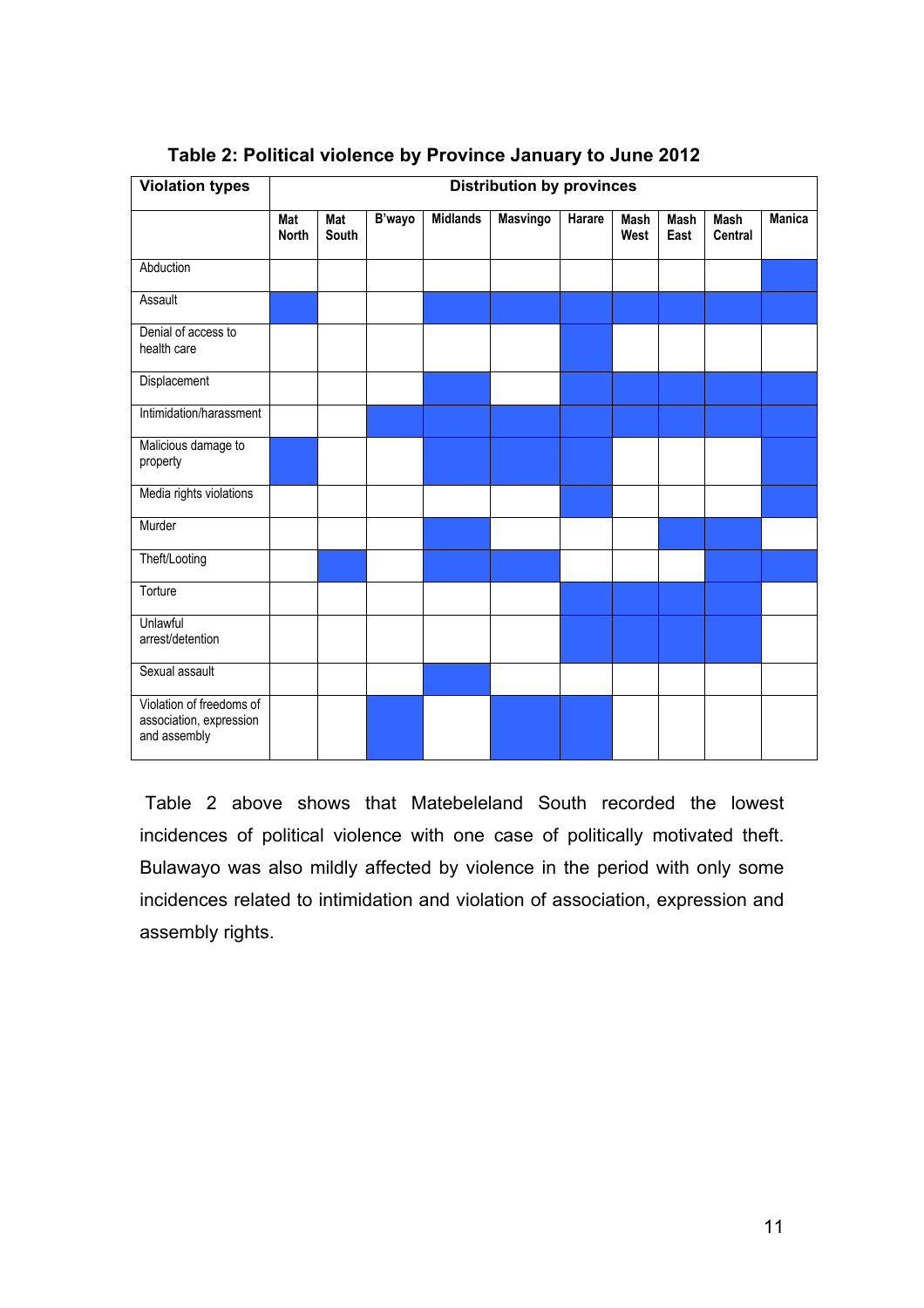Table 3 below shows the number of victims by political party affiliation. Victims were predominantly supporters of the MDC-T or had unknown political affiliation.

|                                                                    | Victims by party affiliation |                |                |                |  |  |  |  |
|--------------------------------------------------------------------|------------------------------|----------------|----------------|----------------|--|--|--|--|
| <b>Violation type</b>                                              |                              |                |                |                |  |  |  |  |
|                                                                    | <b>ZANU PF</b>               | <b>MDC-T</b>   | <b>MDC-M</b>   | <b>Unknown</b> |  |  |  |  |
| Abduction                                                          | $\mathbf 0$                  | 1              | $\mathbf 0$    | $\mathbf 0$    |  |  |  |  |
| Assault                                                            | 10                           | 398            | 3              | 10             |  |  |  |  |
| Denial of access to<br>health care                                 | $\mathbf 0$                  | 1              | $\mathbf 0$    | $\mathbf{1}$   |  |  |  |  |
| Displacement                                                       | $\overline{0}$               | $\overline{1}$ | $\mathbf 0$    | 279            |  |  |  |  |
| Intimidation/harassment                                            | 86                           | 1607           | 174            | 15             |  |  |  |  |
| Malicious damage to<br>property                                    | $\mathbf 0$                  | 16             | $\mathbf 0$    | $\overline{4}$ |  |  |  |  |
| Media rights violations                                            | $\overline{0}$               | $\mathbf 0$    | $\overline{0}$ | 10             |  |  |  |  |
| Murder                                                             | $\mathbf 0$                  | 3              | $\mathbf 0$    | 1              |  |  |  |  |
| Theft/Looting                                                      | $\mathbf 0$                  | 54             | $\mathbf 0$    | 18             |  |  |  |  |
| Torture                                                            | $\mathbf 0$                  | 52             | $\mathbf 0$    | 11             |  |  |  |  |
| Unlawful<br>arrest/detention                                       | $\mathbf 0$                  | 56             | $\mathbf 0$    | 122            |  |  |  |  |
| Sexual assault<br>(including rape)                                 | $\mathbf 0$                  | $\mathbf{1}$   | $\mathbf 0$    | 5              |  |  |  |  |
| Violation of freedom of<br>association, expression<br>and assembly | 1                            | 43             | $\mathbf 0$    | 29             |  |  |  |  |
| <b>Total</b>                                                       | 92                           | 2 2 4 2        | 177            | 510            |  |  |  |  |

**Table 3: Victims by political party affiliation**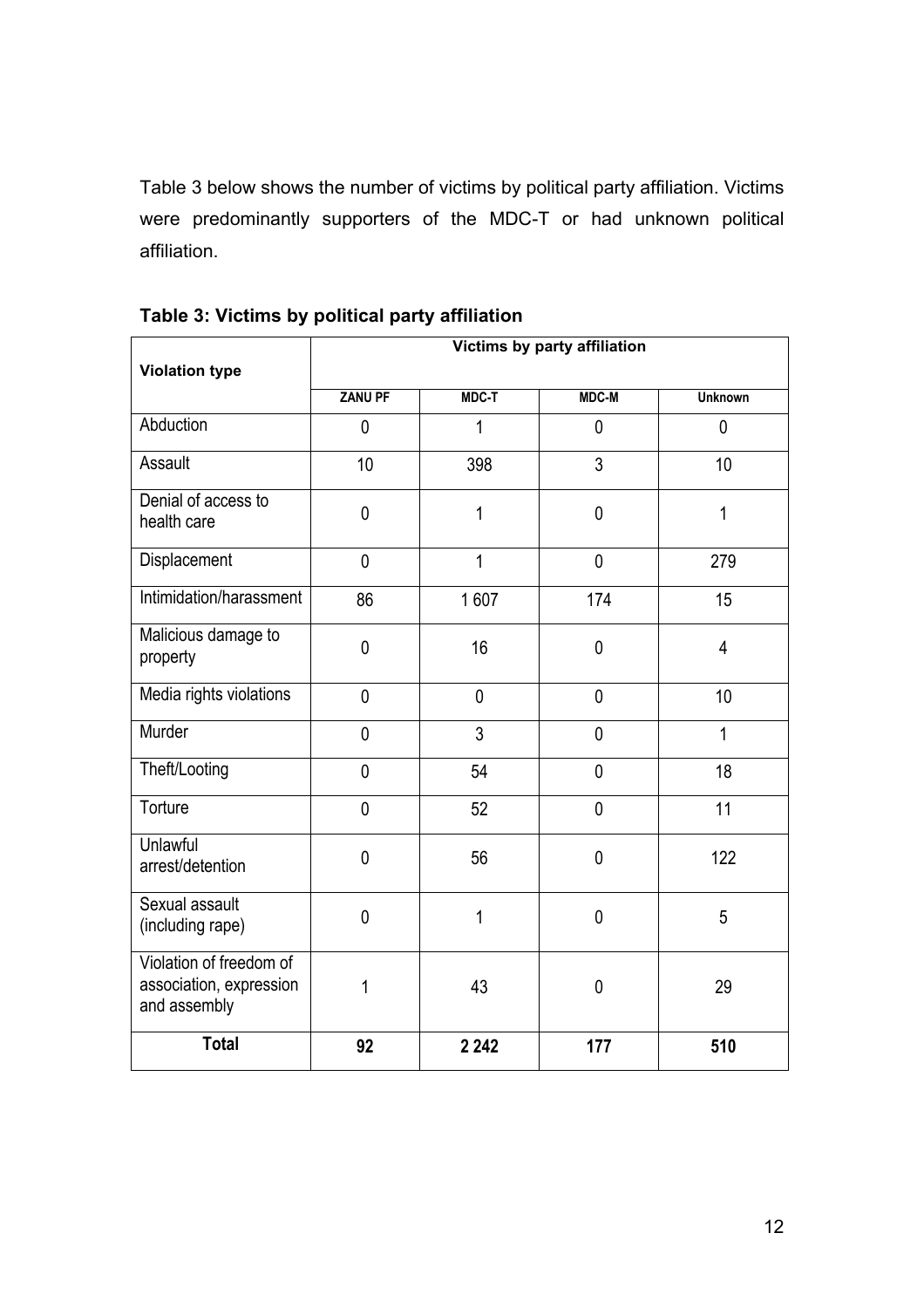Figure 3 below show the number of victims by political party affiliation.



**Figure 3: Victims by political party affiliation**

As shown in the table and pie chart above, victims of political violence were mainly members of the MDC-T. During the period, 74% of the victims were from MDC-T and 6% from MDC-M; 17% from unknown political parties and 3% of the victims were ZANU-PF. Since the formation of the MDC in 1999, its supporters and sympathisers have constituted the majority victims of political violence.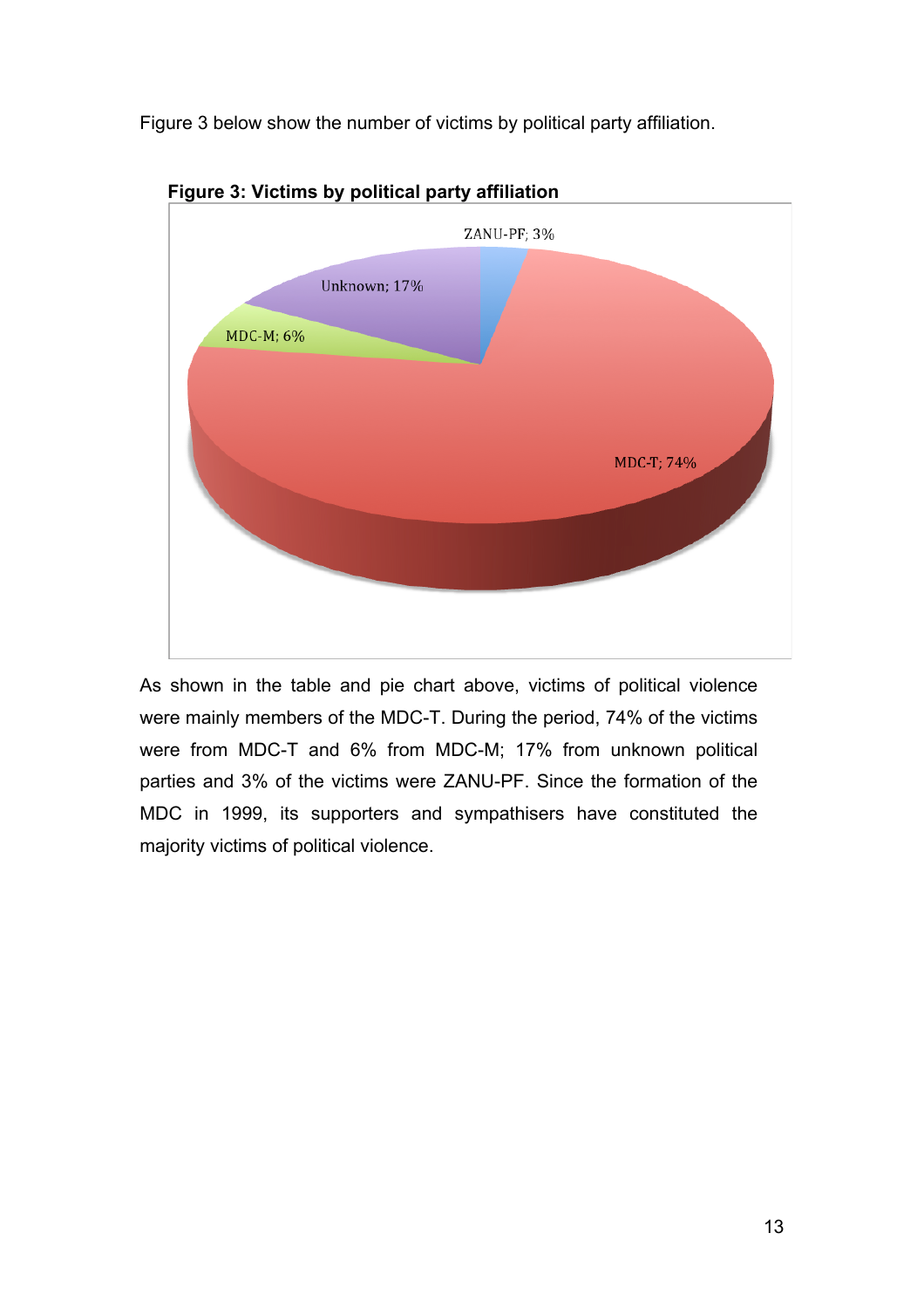| Violation                                                                | Perpetrators |            |                  |      |                          |       |              |  |
|--------------------------------------------------------------------------|--------------|------------|------------------|------|--------------------------|-------|--------------|--|
|                                                                          | Police       | <b>ZPS</b> | $\overline{CIO}$ | Army | <b>Political parties</b> |       |              |  |
|                                                                          |              |            |                  |      | <b>ZANU PF</b>           | MDC-T | <b>MDC-M</b> |  |
| Abduction                                                                |              |            |                  |      |                          |       |              |  |
| Assault                                                                  |              |            |                  |      |                          |       |              |  |
| Denial of access<br>to health care                                       |              |            |                  |      |                          |       |              |  |
| Displacement                                                             |              |            |                  |      |                          |       |              |  |
| Intimidation/haras<br>sment                                              |              |            |                  |      |                          |       |              |  |
| Malicious damage<br>to property                                          |              |            |                  |      |                          |       |              |  |
| Media rights<br>violations                                               |              |            |                  |      |                          |       |              |  |
| Murder                                                                   |              |            |                  |      |                          |       |              |  |
| Theft/Looting                                                            |              |            |                  |      |                          |       |              |  |
| Torture                                                                  |              |            |                  |      |                          |       |              |  |
| Unlawful<br>arrest/detention                                             |              |            |                  |      |                          |       |              |  |
| Sexual assault                                                           |              |            |                  |      |                          |       |              |  |
| Violation of<br>freedom of<br>association,<br>expression and<br>assembly |              |            |                  |      |                          |       |              |  |

#### **Table 4: Violations by perpetrator types January to June 2012**

As Table 4 shows, ZANU PF political party activists and the police were the main perpetrators of political violence. In many cases the police were complicit in the acts of violence and thus encouraged impunity. Reports received indicated that the two MDC formations were not a major party to the political violence that rocked the country during the reporting period. Ironically, the only ZANU-PF member who was abducted was taken by political activists from his own party. In Manicaland, following factional fighting in the District Coordinating Committee (DCC), DCC elections in May 2012 were marred by allegations of intimidation, vote buying, ballot rigging and infighting in Masvingo, Manicaland, Mashonaland East, Bulawayo, Matebeleland North and South provinces as factions led by Vice President Joice Mujuru and the Minister of Defence Emerson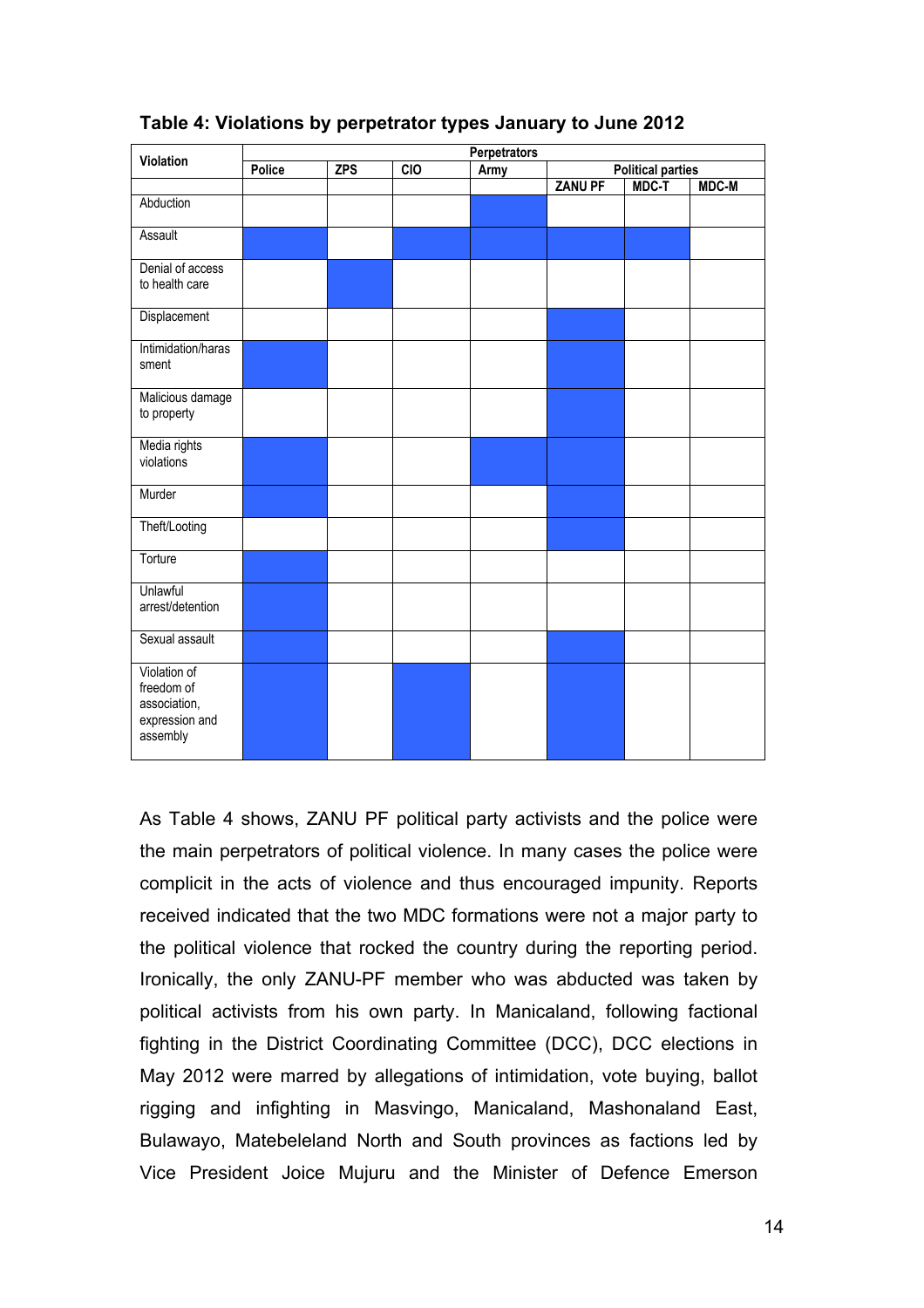Mnangagwa fought for control of the provinces $^{13}$ .

The DCC was thus a victim of the ZANU-PF succession melee. Major perpetrators of recorded cases of violence during the period were police officers and ZANU-PF supporters, who appeared to act without fear of prosecution. The failure to prosecute those responsible exacerbates a lack of respect for the rule of law and also underpins the belief that the use of violence is an acceptable and legitimate means of securing and sustaining power.

## **5.0 Conclusion**

It is incumbent upon the Inclusive Government to deal with the issue of violence and take corrective action to address the problem. Convening conferences where political leaders pay lip service to eliminating violence on the one hand while perpetuating it on the other will not address the problem.

As Madam Pillay warned during her fact-finding mission, unless the parties agree on some key major reforms, the next election could turn into a repeat of the 2008 elections which resulted in rampant politically-motivated human rights abuses, including killings, torture, rapes, beatings, arbitrary detention, displacements and other violations<sup>14</sup>. Perpetrators of violence must be brought to book, as inaction against them will give impetus to more violence. The Zimbabwe Human Rights Commission that is intended to deal with human rights issues facing the country today and in the future is not yet functional as the Bill, although it was passed by Parliament, is yet to be signed by the President. The government must operationalise the Human Rights Commission, develop mechanisms to address past human rights violations and ensure a future free from violence that will foster true national healing and reconciliation.

<sup>13</sup> *The Independent*, 29 June 2012

<sup>&</sup>lt;sup>14 14</sup> Opening remarks by UN High Commissioner for Human Rights Navanethem Pillay at an end-of-mission press conference following her mission to Zimbabwe Harare, 25 May 2012